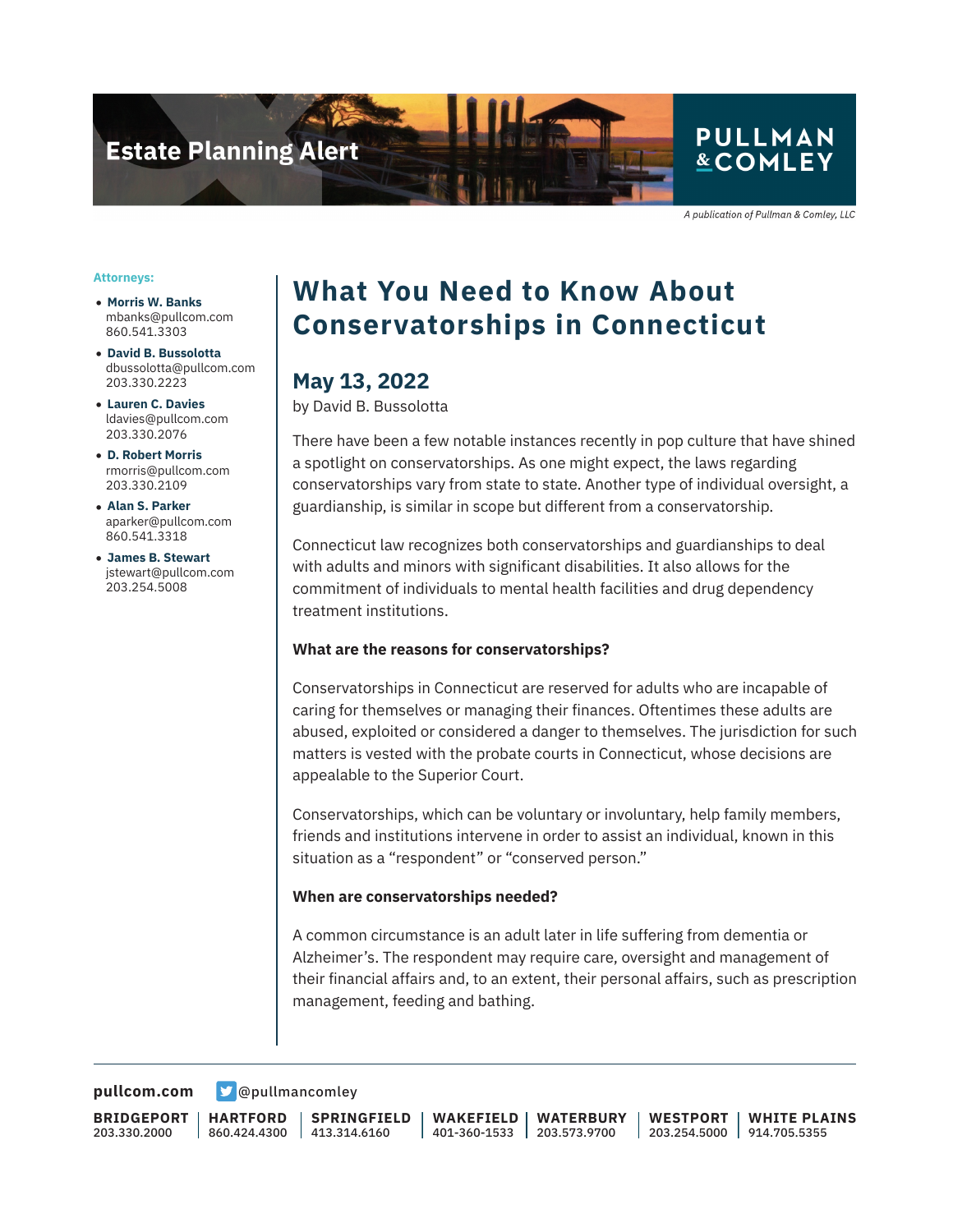# PULLMAN **&COMLEY**

## What You Need to Know About Conservatorships in Connecticut

Less often, conservatorships may be ordered by the court over a young adult who has a mental illness or has suffered a traumatic and life-altering injury.

### **What is the difference between guardianships and conservatorships?**

Guardianships are traditionally reserved for individuals with intellectual disabilities stemming from birth or a traumatic injury during childhood. They are an extension of parental rights after a minor with intellectual disabilities turns 18. But there are exceptions.

Courts will award guardianship when there is a finding of "significant limitation in intellectual functioning." Generally, the IQ of a protected person must be 69 or lower. The court will award a plenary, or limited guardianship, if it makes such a finding.

#### **How does the court determine whether to order a conservatorship?**

In weighing the evidence in a conservatorship proceeding, Connecticut courts will consider evidence such as:

- $\bullet$  The abilities of the individual
- The individual's capacity to understand and articulate an informed preference regarding their care or management of their affairs
- Any relevant and material information obtained from the individual
- Evidence of the individual's past preferences and lifestyle choices
- The individual's cultural background
- The desirability of maintaining continuity in the individual's life and environment
- Whether the individual had previously made adequate alternative arrangements for their care or for the management of their affairs, such as the execution of a durable power of attorney
- Any relevant and material evidence from the individual's family and any other person regarding the individual's past practices and preferences
- Any supportive services, technologies or other means that are available to assist the individual in meeting their needs.

### **What is the court's standard for a finding?**

Conservatorship law in Connecticut tells us that when evidence is presented to the court of a respondent's inability to manage their own affairs, that a finding — by a clear and convincing evidence standard — must be made that the respondent is indeed incapable of managing their own affairs, be they personal or financial in nature.